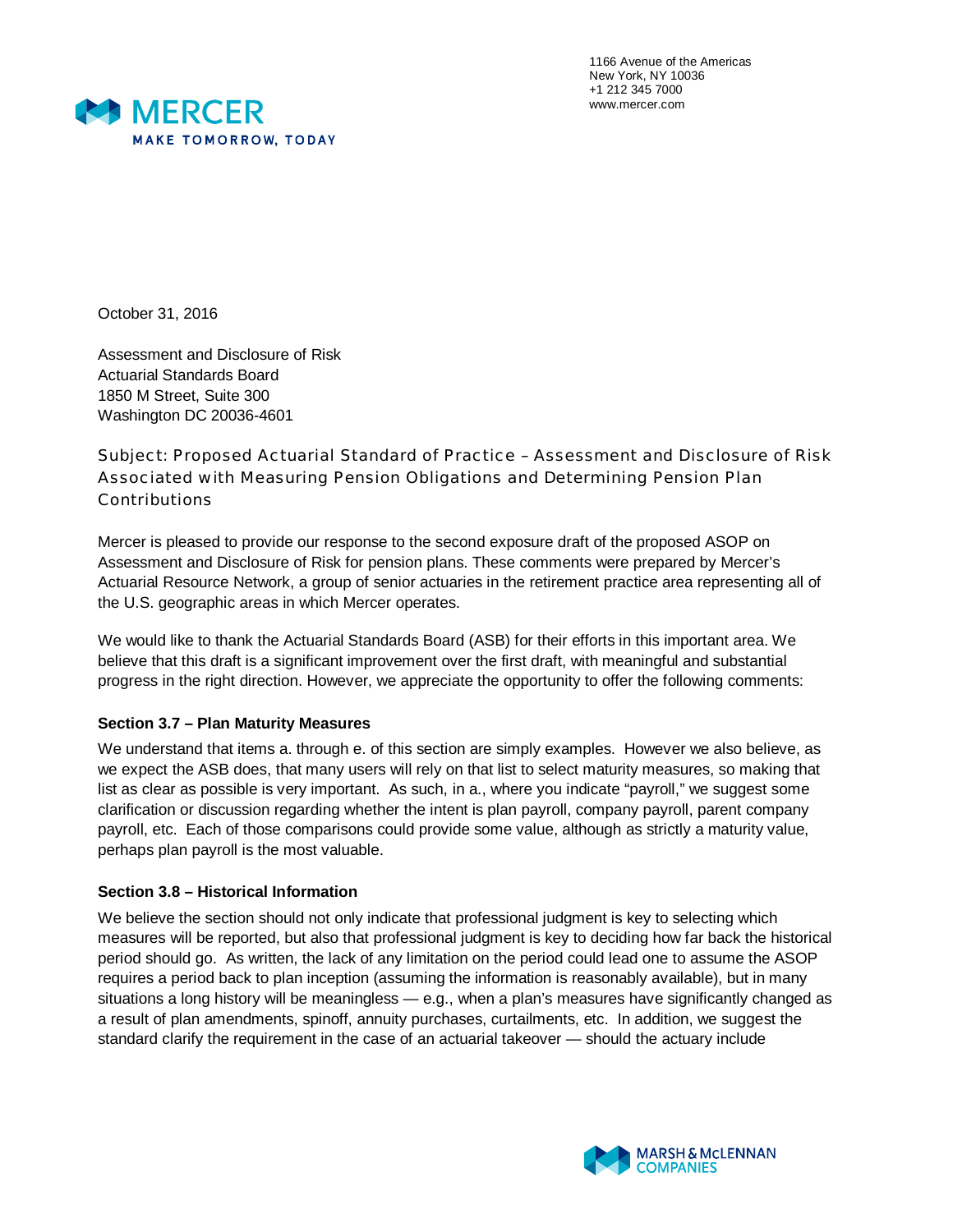

Page 2 October 31, 2016 Second Exposure Draft -- Assessment and Disclosure of Risk

information for prior periods prepared by prior actuaries when the new actuary has no way to know if that information is correct? We believe that, in the absence of known concerns as to the accuracy of this information, the new actuary should be encouraged to provide it with proper attribution. We also believe that the ASOP should make clear both that confirmation of accuracy is not the new actuary's responsibility and that including the information is not an indication that the new actuary has evaluated the information in any way.

### **Section 3.9 – Reliance on a Separate Report**

While we agree with the concept of this section, we believe that the language as written creates questions:

- The language suggests that an actuary can only rely on a report written by someone else. While Section 4.1 contemplates that an actuary can also rely on another document prepared by the actuary, clarifying in Section 3.9 that the actuary can also rely on a previous report prepared by the actuary (and on the same terms as a report prepared by someone else) would be helpful.
- We believe the words "is consistent" are too vague. For example, what if a report prepared by someone else had, in the actuary's judgment, an excellent assessment of risk as described in Section 3.2, but did not include maturity measures or historical information? Does that exempt the actuary from doing a risk report? Or does the missing information require the actuary to conclude the other individual's report is not consistent with what the actuary would have produced and thus do an entirely new report? We believe the intent of this section might be better described as allowing the actuary to reference other reports in complying with each of the requirements of this ASOP (when the actuary agrees with those reports) rather than having to determine whether reliance on the report is appropriate for all of the requirements of this ASOP.

## **Section 4.1 – Disclosures**

Item b) uses the term "significance." Significance is a mathematical term when applying statistical measures, which are a way of conveying risk. We do not believe that this use of "significance" was intended to reference the mathematical denotation; as such we suggest that clarifying it to something such as "relative importance" could prove helpful to an actuary defending a disclosure.

#### **Specific questions asked by the Actuarial Standards Board**

We would answer yes to each of the specific questions, subject to our comments above about historical measures.

#### **Additional thoughts**

In addition to the comments above, we support many of the recommendations made by the Academy's Pension Committee. So as to avoid being repetitive, we will not provide a full write-up here. However, we